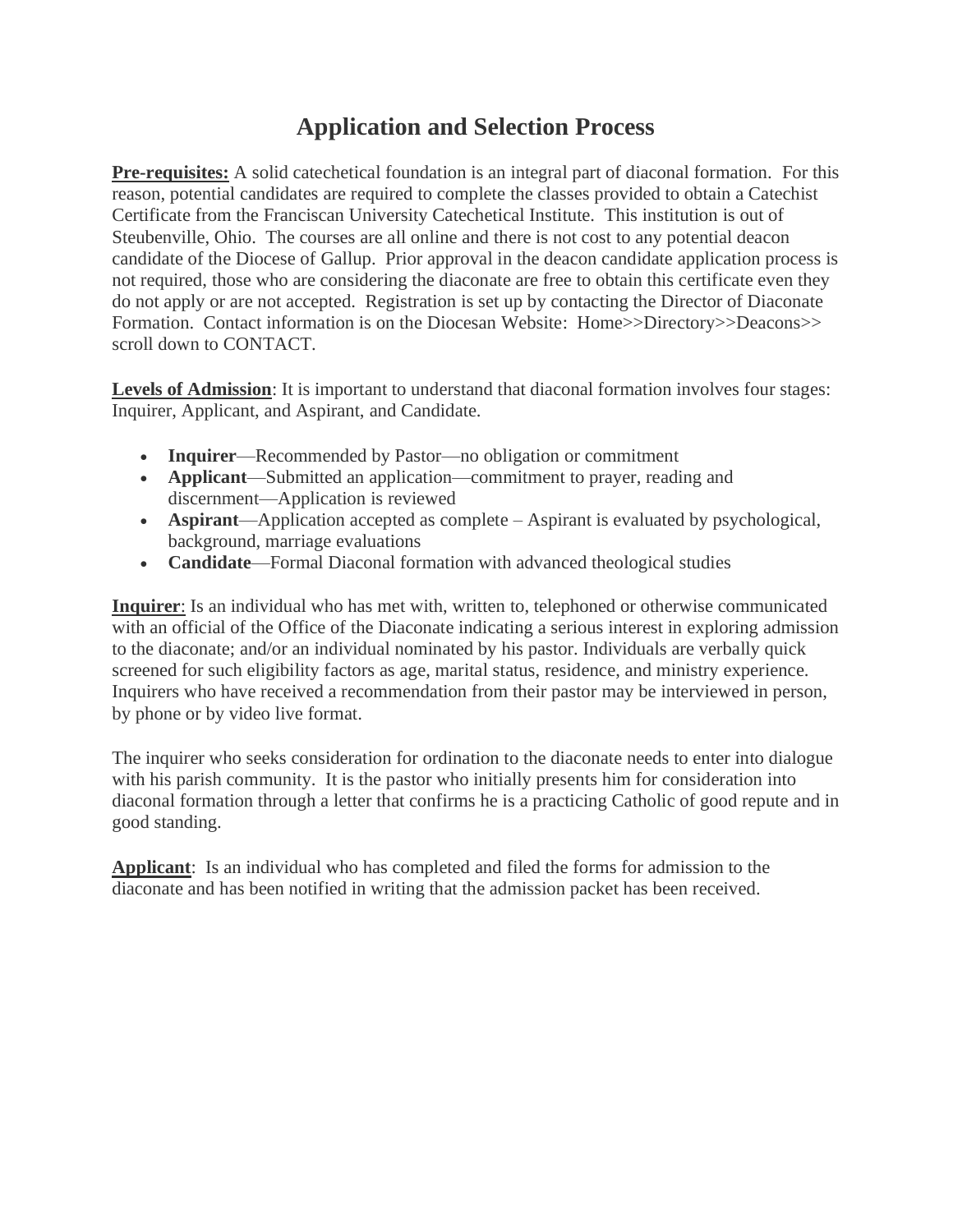## **General Criteria for Deacon Applicants**

*"…deacons must be respectable men whose word can be trusted, moderate in the amount of wine they drink and with no squalid greed for money. They must be conscientious believers in the mystery of faith. They are to be examined first, and only admitted to serve as deacons if there is nothing against them…" I Tim. 3:8-12*

The applicant for the Diaconate in the Diocese of Gallup should be a man who:

- Is committed to and lives out Gospel values of justice, charity and service.
- Has shown leadership qualities in parish/diocesan ministry for the past five years.
- Has a prayerful disposition.
- If married, is in a stable and happy marriage (2 years minimum) and whose wife and children support him in pursuing the diaconate.
- Those with any previous marriages, even with *bona fide* declarations of nullity from any previous bond are rarely accepted and only if/when the pastor and the parish community feel very strongly about the potential candidacy of a man. Extensive scrutiny into the previous marriages are done before men in these circumstances can be accepted.
- If not married, is willing to commit to celibacy.
- If a convert to the faith; baptism or profession should have been made more than 5 years prior to application, but exceptions can be made if the pastor supports it and the bishop approves it.
- Is living within the geographical boundaries of the Diocese of Gallup as a permanent resident of the United States.
- Is capable of college level work in theological studies and is open to spiritual and ministerial formation. (Has at least a high school diploma or GED.
- Can successfully pass a thorough criminal and financial background check.
- Is no younger than 30 (35 is minimum age for ordination to the permanent diaconate) and no older than 61 years to enter the process. (exceptions can be made for the upper age limit but are reserved to the bishop).
- Is capable of giving serious attention and time to theological study, spiritual formation and ministry.
- Has a stable work history (2 years min.).
- Has a positive attitude towards the Church and is flexible in adapting to the future needs of the Church.
- Is formally presented for the diaconate by his pastor who will see that he is mentored during the 5 years of formation.
- Must be physically and psychologically healthy.
- Should demonstrate grateful fidelity to all that the Church teaches.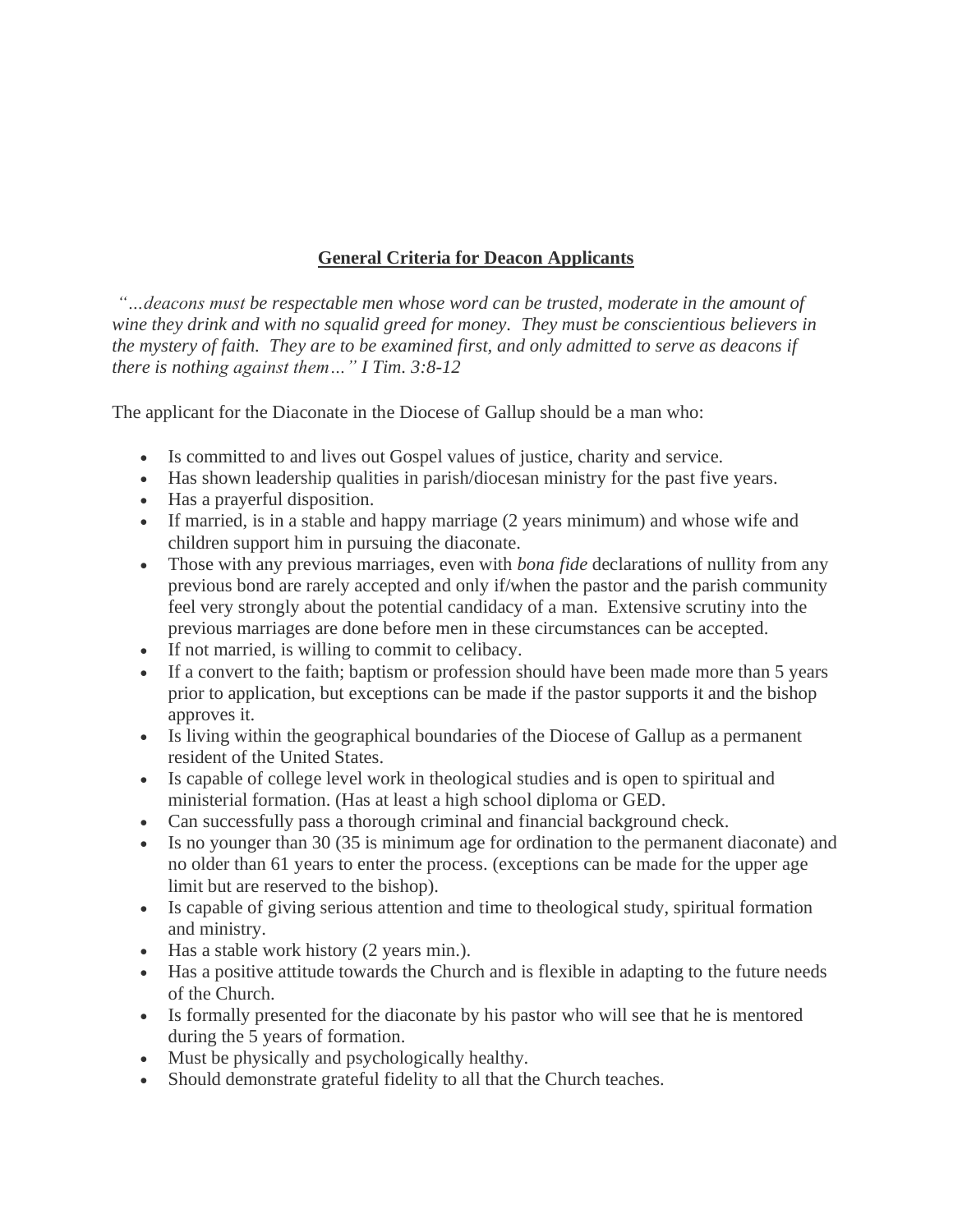It is expected that applicants have been actively involved in the Church's apostolate in their parish or Catholic agency. This may include programs of educational ministry, liturgical ministry, parish council, social ministry and so forth. Social ministries include serving the poor, the hungry, the sick, the homeless, the handicapped, the elderly, the imprisoned, life issues, etc.

**Aspirant**. Admission as an Aspirant means that the petitioner has been admitted to the (typically) year-long propaedeutic period (preparation for study or instruction). It is marked by participation in the formation meetings, practicum in outreach and justice and completion of a battery of tests and interviews. Spiritual reading, reflection, prayer and discernment will continue. Admission to Aspirancy requires the following criteria:

- Application has been audited and found complete.
- Staff Screening for disqualifiers and impediments.
- Letter of petition from the individual to the Bishop has been received.
- Letter of approval from his wife has been received if he is married.
- Letters of recommendation have been received.
- Transcripts from high school and college have been received
- Participation in required formation meetings.
- Testing and Examinations completed including but not necessarily limited to the following:
	- o Medical Examination
	- o Educational Examinations as appropriate.
- An interview with Director of Director of Formation or his delegate, has been completed
- The Director of the Office of the Diaconate Formation reviews the recommendation and the application to determine whether to forward it to the Bishop.
- The Bishop reviews the applicant's file and decides whether to invite the individual to continue the discernment process as an Aspirant.

**Candidate.** Admission as a Candidate means that the Aspirant has been invited by the Bishop to continue a time of formal preparation for ordination that requires at least 4 years and comes after the initial inquiry year.

During this period the Candidate will receive advanced theological education and practical diaconal formation.

## Summary

Successful applicants are admitted into the Inquiry Phase in the first year.

Successful Inquirers are admitted to Aspirancy at the beginning of the 2<sup>nd</sup> Year of the process.

Successful Aspirants are admitted to Candidacy to Holy Orders at the beginning of the 3<sup>rd</sup> Year.

Successful candidates are admitted to the Ministry of Lector at the beginning of the 4<sup>th</sup> Year.

Successful candidates are admitted to the Ministry of Acolyte at the beginning of the  $5<sup>th</sup>$  Year.